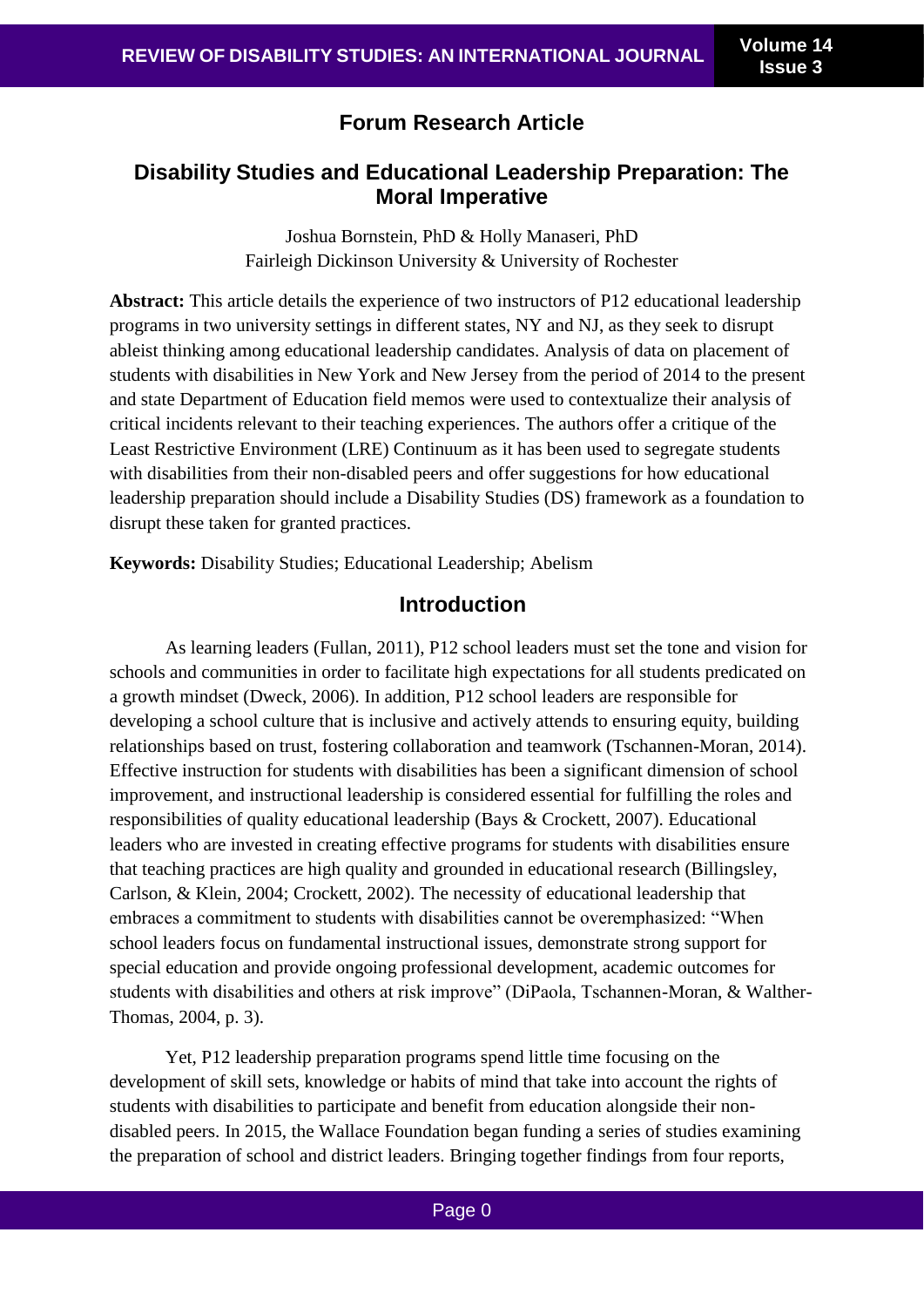one each by the American Association of Colleges for Teacher Education (AACTE), The School Superintendents Association (AASA), the American Institutes for Research (AIR), and the University Council for Educational Administration (UCEA), the Wallace Foundation issued five key recommendations for university preparation of school leaders focusing on a high-quality curriculum and emphasizing the skills principals most need, such as: the ability to be instructional leaders, opportunities for candidates to practice important job skills, reexamining the field experience for more sustained time period with robust experiences more closely mirroring the actual job, closer relationship between preparation programs and practitioners in the field for relevance (Wallace Foundation, 2016). Yet the report gives scant attention to the need for preparation programs to become deep reflectors on inclusive practice, enhancing skills to analyze data for disparity or attention to addressing issues of equity are mentioned in the report.

### **Author Positionality**

The authors, both former practicing educational leaders and current professors of Educational Leadership programs, are graduates of Disability Studies programs. This research is centered around a Disability Studies framework to interrogate current trends of special education placement and reflect on the ways Educational Leadership preparation programs can address the discontinuity between stated goals for the improvement of results for students with disabilities and the placement of children in separate and segregated settings at alarmingly high rates.

### **Theoretical Framework**

The authors assert that deep analysis of root causes as they pertain to equity issues for students with disabilities and their families requires leaders to take up a Disability Studies in Education (DSE) and DisCrit framework for their work. The existing literature on social justice leadership preparation accepts some of the tenets of DSE and Critical Race Theory (CRT) in terms of opposing oppressive discourses and dismantling oppressive structures, but does not yet highlight the core of DSE and DisCrit theory in terms of disrupting the core presumptions of ableism and how ableism and Whiteness intersect and support one another.

In the literature on training social justice leaders, one finds consistent suggestions for necessary skills and attitudes (Capper, Frattura, & Keyes, 2008; Frattura & Capper, 2007; Theoharis, 2009). These attributes include democratic participation of all stakeholders, clear vision of equitably including all learners, and systematic analysis of enabling and disabling organizational structures. Whereas students with disabilities are consistently identified as one of the subgroups of students who should be fully included, the central role of ableism per se has not yet been addressed.

More commonly, structural reforms for inclusive classrooms and schools emphasize bringing all types of supports to the students, rather than sending students to other spaces for support. To that end, Frattura and Capper (2007) advocate a system of "integrated comprehensive services" for schools with heterogeneous student populations, with respect to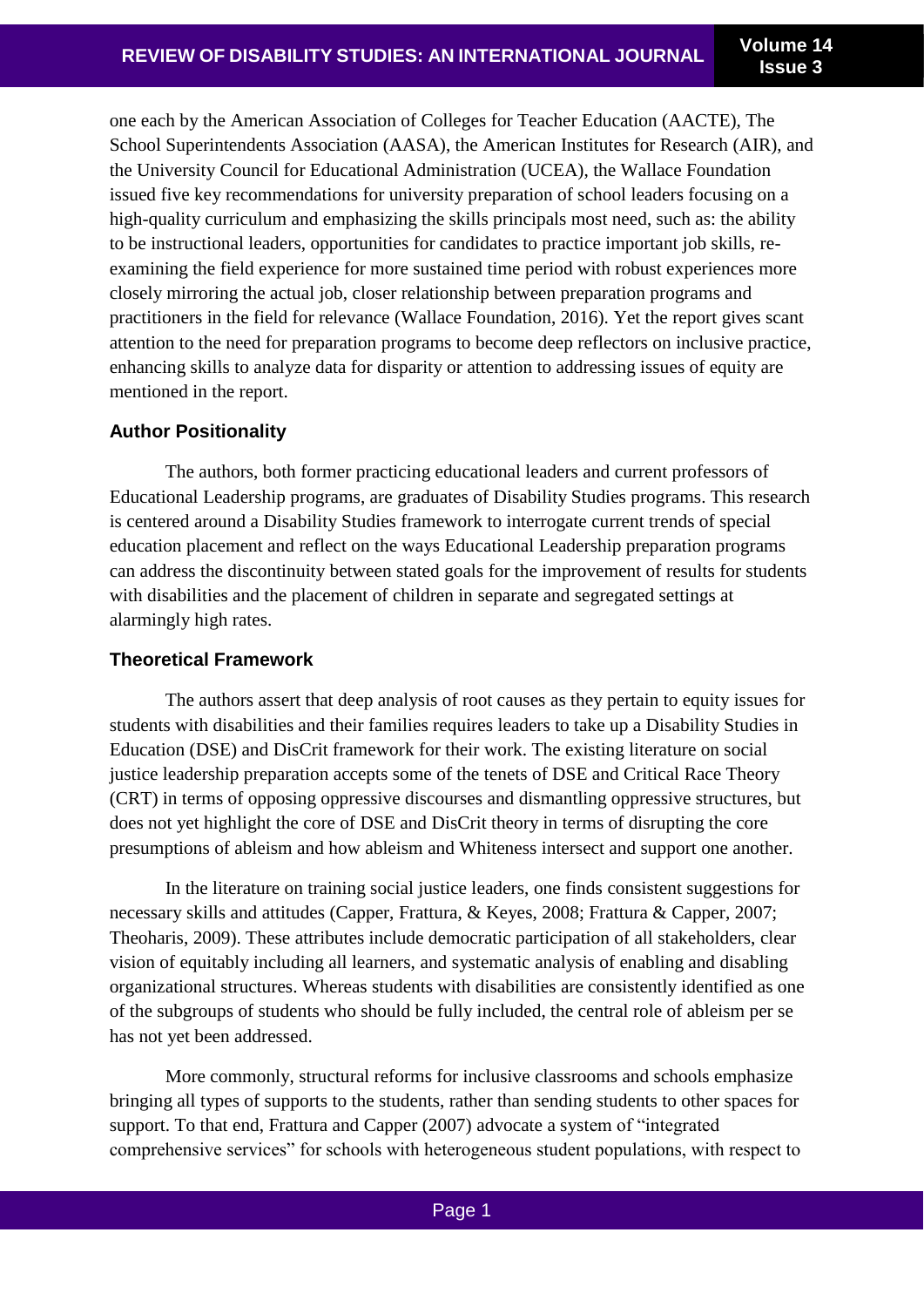race, class, disability, and language of origin. One of the clearest indictments of ableist practices and dispositions arises in Frattura and Capper's discussion of including students regarded as disorderly and disordered:

"Far too often, we hear administrators, administrative students in our certification courses, and teachers tell us that of course they believe and understand the principles of Integrated Comprehensive Services, but there are just some children who do not belong in school. We typically respond with, 'Who gets to draw the line for belonging?'" (Frattura & Capper, 2007, p. 64).

The emerging DisCrit literature (Annamma, Connor, & Ferri, 2016) explores the ways in which disability is raced and race is disabled in education. DisCrit not only seeks to destabilize ableism and normalcy, but also to recognize how deeply racialized are the conventional definitions of normal and deviant, both in terms of learning behaviors (Mendoza, Paguyo, & Gutiérrez, 2016) and social-emotional behaviors, most often centered on compliance (Broderick & Leonardo, 2016). However, none of these works address the particular role of school leaders in these practices. Bornstein has contributed qualitative studies of leaders establishing medicalized discourses of disruptive behavior via Positive Behavioral Interventions and Supports (Bornstein, 2016, 2017). In a similar vein, Bal, et al. (2014) have produced guidance on schoolwide practices for culturally responsive PBIS (CRPBIS) that includes leadership practices as part of schoolwide reform, but does not zero in on leadership per se. Manaseri has contributed a program review analyzing leadership preparation as it aligns to social justice frameworks drawing upon the work of Theoharis (2007).

## **Methods**

According to Johnson and Golombek (2002, p. 6), teacher narratives tell: "stories of teachers' growth within their own professional worlds." By telling their stories, teachers can not only reflect on specific incidents within their teaching world, but also feel a sense of cathartic relief for tensions, feelings and frustrations about teaching. This case study used critical narrative to interrogate our teaching as instructors in educational leadership preparation in an effort to make meaning of our experience and probe the deeper political, cultural and social context in which these experiences are embedded. Drawing upon Tripp (1993), we framed incidents from our teaching as questions which included the following:

- How do we, as teachers in educational leadership preparation programs, prepare candidates to identify and dismantle ableism?
- How does the current practice of placement of students with disabilities along a continuum of least restrictive environments impact future school leaders' understandings of ableism?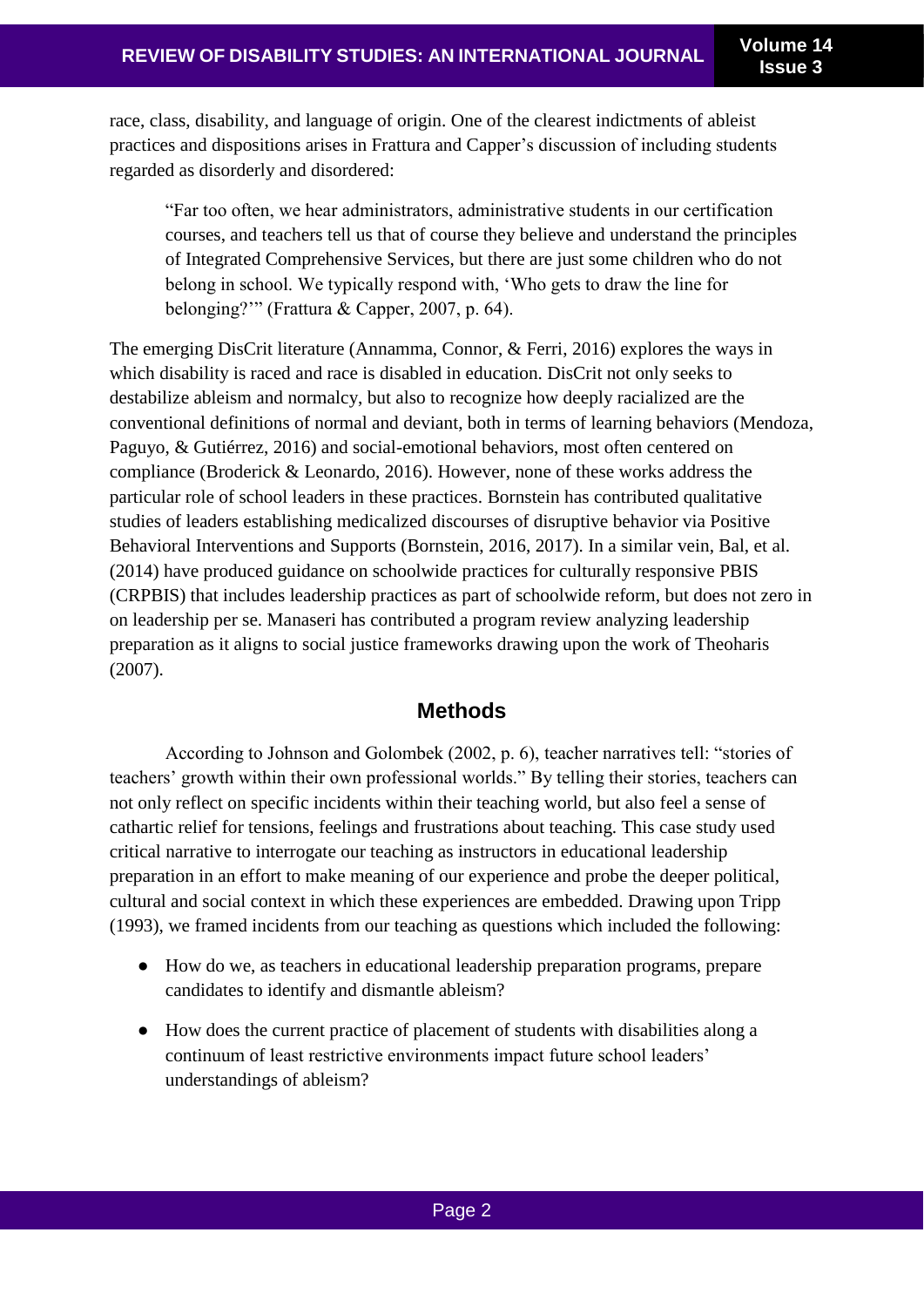#### **Data Sources**

This study used three data sources. First, we used first person accounts from our own experience as teachers in educational leadership preparation programs. We met via distance technology every other week beginning the Spring semester of 2017 through the Fall semester of 2017 where we identified as critical friends (Swaffield, 2004) and described our teaching experiences. Our second source of data involved a review of published field memos by the New York State Education Department to school administrators as they pertain to students with disabilities from 2014–present. The third source came from the publicly available statewide data on the Least Restrictive Environment for New York and New Jersey for the same time period. During this period Holly taught at a public university in New York state, while Josh taught at a private Catholic university in New Jersey.

#### **Analysis**

Critical incident analysis can help teachers to know more about how they operate, to question their own practice and enable them to develop understanding and increase control of professional judgement. It can enable an individual to reflect on their practice and to explain and justify it.

Thiel (1999) suggests that the reporting of critical incidents (written or spoken) should have at the very least the following four steps:

- 1. Self-observation—identify significant events that occur in the classroom.
- 2. Detailed written description of what happened—the incident itself, what led up to it and what followed.
- 3. Self-awareness—analyze why the incident happened.
- 4. Self-evaluation—consider how the incident led to a change in understanding of teaching.

We compiled and reviewed our bi-weekly open-ended guided reflections to identify strengths, needs, and areas for program improvement. We also identified responses indicating concerns about the topics, readings or specific teaching activities in which we engaged. We described concerns as expressions ranging from devastation, surprise, to hopeful and drew upon the data sources as described above to contextualize our reactions.

# **Findings**

### **Critical Incident 1: All Means All**

In our instruction of aspiring educational leaders, Josh and Holly have both focused on employing equity frameworks exposing educational leadership candidates to readings from Ferri and Connor (2006), Ladson-Billings (2006), Noguera (2008), and Taylor (2001). Candidates analyzed district policies, processes and practices, engage in deep reflection and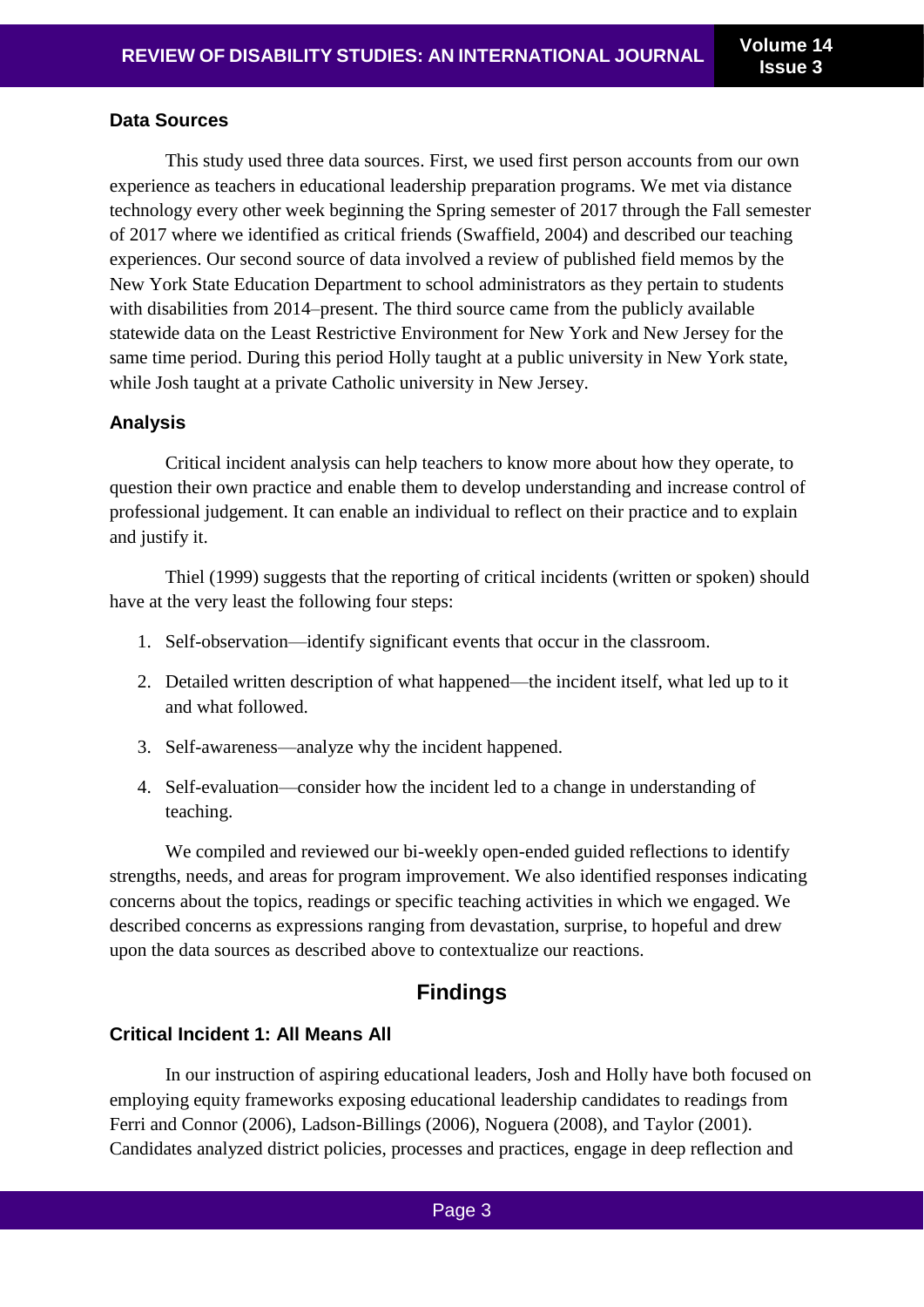discussion about the presence or absence of belonging, meaningful family engagement, support systems and quality instruction and positive school environments. Candidates looked at available school data and probed 1) what the disaggregated data on academic performance between general education students and students with disabilities meant, and how educational leaders could 2) identify and remove barriers, ensure that comprehensive supports were available, and 3) work to enhance instructional practices and design to be flexible and responsive.

Our critical incident reflection from these teaching activities revolved around the repetitive phrase "all means all". Candidates would use the phrase to anchor their analysis of troubling data, policies or practices, explain their own understanding of issues of concern, or in describes next steps they would take to address such issues. We noted that across our respective programs, candidates were easily able to surface this kind of language as being prevalent in their schools and districts. Candidates in our classes were both able to write and speak about the need for "growth mindsets" in their schools, and the commitment to missions and beliefs to hold "high expectations." Students could extend their thinking and provide examples of professional learning communities where discussions about closing achievement gaps were becoming part of their everyday experience.

However, we noted that "all means all" could also work as a bromide, as selfcongratulatory rhetoric that assumed educators' best intentions were sufficient evidence of meaningful change. Class discussions of school vision statements were frequently the occasions for surfacing these sentiments. National standards have highlighted the need for leaders to hold a clear vision for their schools, to generate consensus from all stakeholders on that vision, and to use it as a basis for strategic planning and assessment (National Policy Board for Educational Administration, 2015). Our leadership candidates were quite comfortable with school and district vision statements that touted either success for all students, or enabling all students to reach their fullest potential. They regarded these visions as common sense.

Through critical theory analyses of popular views of education (Kumashiro, 2008), they came to understand that such popular tropes often rationalize oppressive systems. Thus, in contrast to their comfort with vague but positive vision statements, they were initially stymied by more explicit—and potentially disruptive—visions of school equity such as "eliminating class, race, gender and disability as predictors of academic and co-curricular success." They grappled first with the concept that such a vision committed them to ignoring difference, or guaranteeing identical outcomes for all students. As they worked through CRT and DSE analyses of these equity goals, they came to understand that the real pledge was to break the link between students' identities and their success.

As instructors, our reflection on these classroom discussions and review of written work where students could identify, nearly universally, the motto of "all means all" as the belief system necessary to create equitable experiences for P12 students with disabilities provided us with a sense of hope. We were further encouraged—and we use "encouraged"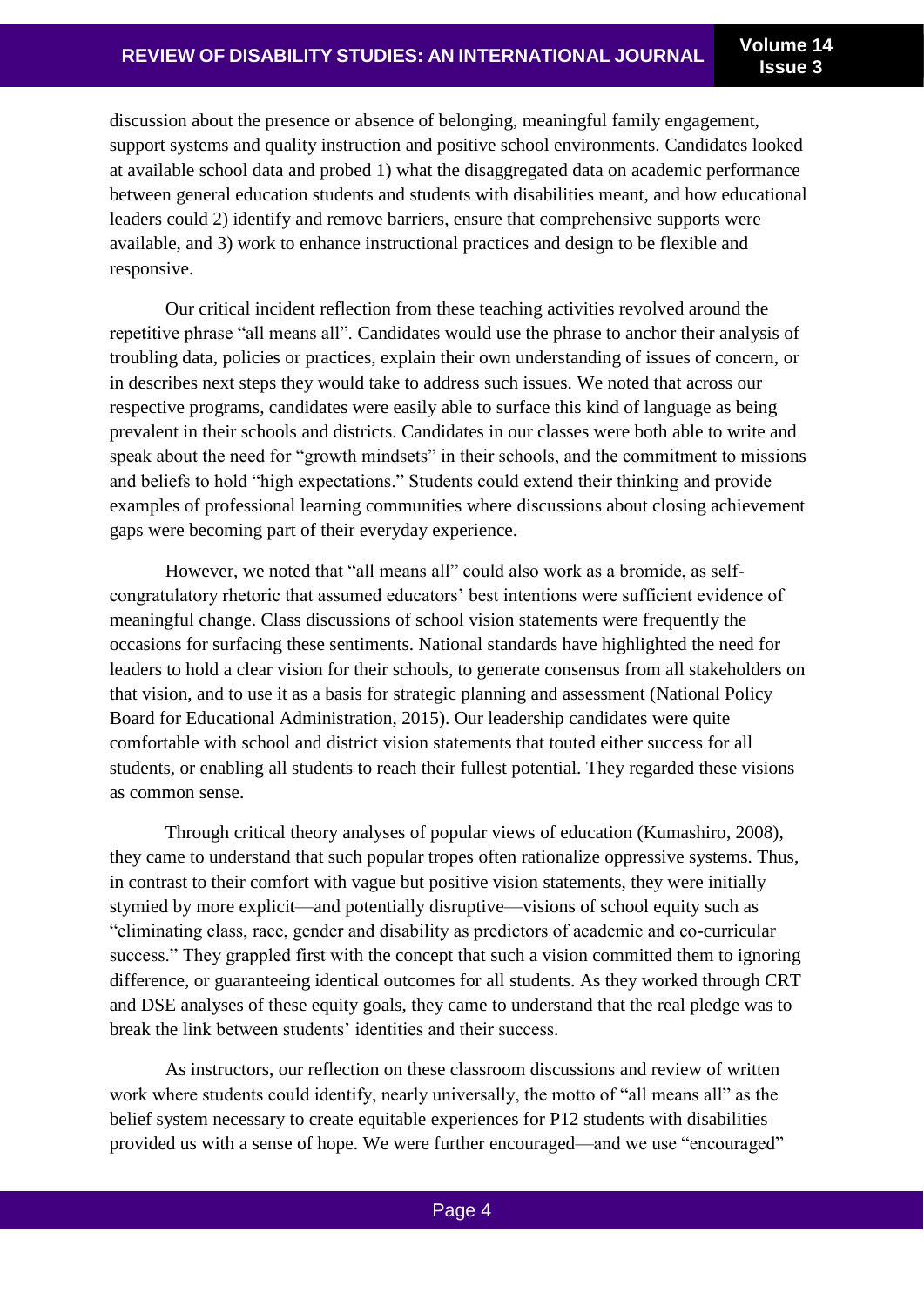advisedly in the sense of gaining and spreading courage—by our P12 leadership candidates' growing sense of the need not only for optimism, but also for mettle and resolve when crafting a truly inclusive vision.

#### **Critical Incident 2: Allies, Advocates and Accomplices**

Grounding our leadership preparation in DSE analysis disrupts not only conventional tropes about disability, but just as crucially, disrupts conventional tropes about alterity and subjectivity in our educators. Our P12 leadership candidates were teachers aspiring to leadership, with varying prior experience with special education. With or without that specific job experience, they very frequently approached their work from the stance of helper. In Josh's case teaching in a Franciscan University, the students frequently extended that role even further to the kind of charity and mission work associated with Catholicism. To be sure, both Holly and Josh have encountered secular versions of those roles teaching in public and secular universities as well.

Similar to the way that DSE and DisCrit theory helped us to deconstruct dynamics of exclusion and inclusion, we used DSE and DisCrit to explore first the history of ableist othering discourses. We intentionally worked through extensive historical surveys that mapped out the roots of charitable discourses in Abrahamic religions (Shapiro, 1999). With those analyses in hand, we moved on to challenge conventional tropes of pity and altruism that powerfully informed our leadership candidates' commitment, and yet objectified people with disabilities and denied their agency. The emotional and cognitive dissonance we engendered with those lessons was intentional, and a powerful pedagogical opportunity to reconstitute leadership as empowering people who have been marginalized, rather than providing them with educational alms. In this light, leadership students interrogated their own positions of privilege and discourses that disempowered students. Hence, the notion of being an ally took on an empowering dimension found in Freirean pedagogy.

Another important lesson from history has complicated the discussion of inclusion as a civil right. We explored Baynton's (2001) analysis of contemporary social movements that tacitly accepted ableist normativity as the criterion for belonging. In this regard, we analyzed how self-determination could be problematic from a DSE perspective. For example, where marginalized and oppressed people have advocated for inclusion because they were "just as normal" as the dominant group, this demand has implicitly accepted the power structure as currently constituted. Hence, we expected our leadership candidates to have the dispositions and skills to advocate for including all students simply because the students were there, not because of the degree to which they approximated the school's definitions of normalcy.

#### **Critical Incident 3: Memos as Mottos or Movement?**

Concurrent to analysis of the critical incident 1 and 2, we reviewed publically available state data on the placement of students with disabilities in the Least Restrictive Environment and field memos from NYS Department of Education that serves as regulatory guidance to school districts for the interpretation of policy and reform efforts.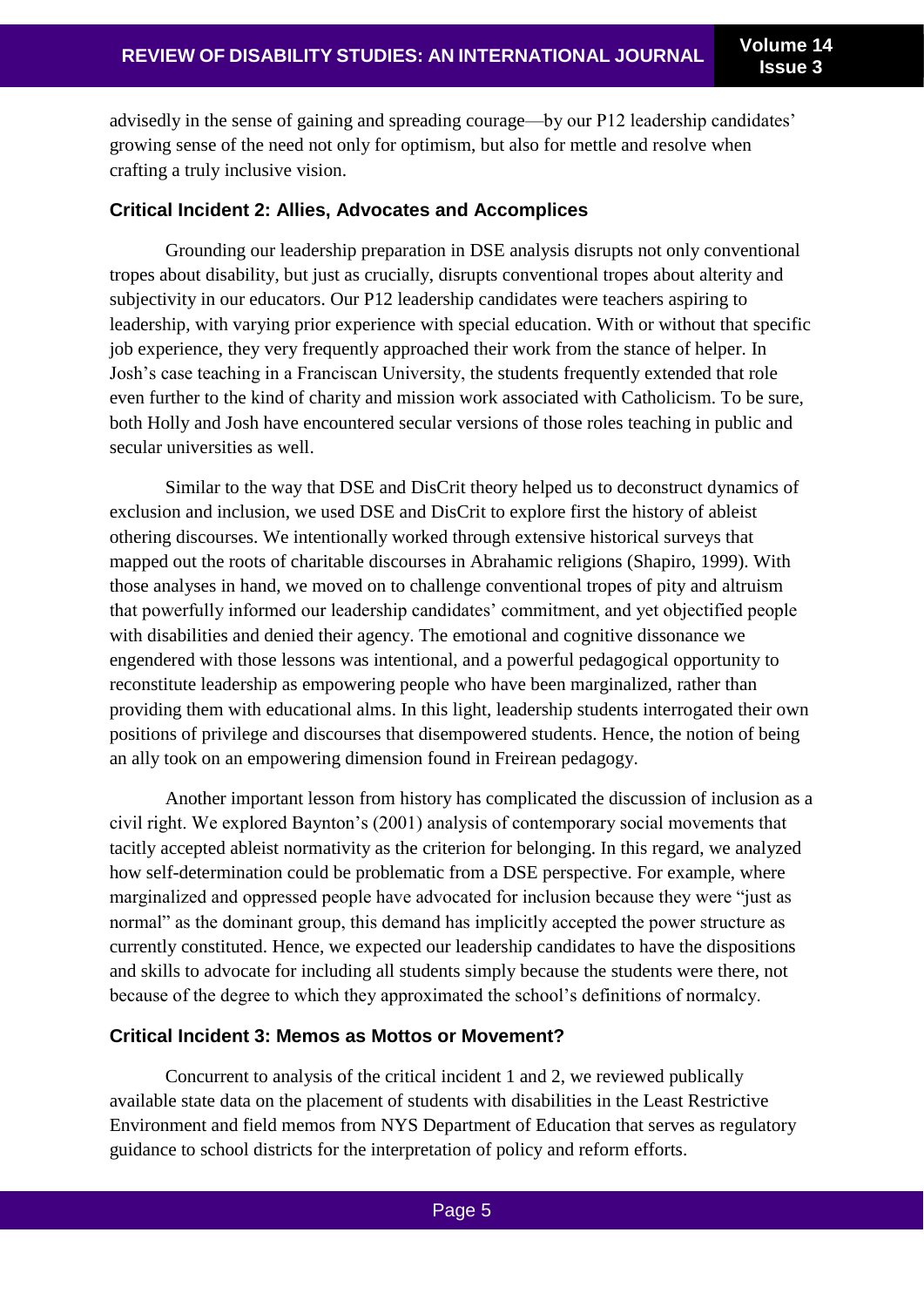A New York State Education Department special education field memo (DeLorenzo, 2015) states "Students with disabilities have a fundamental right to receive their special education supports in a classroom and setting that, to the maximum extent appropriate, includes students without disabilities. Under federal law, the presumption is that students with disabilities will attend the same schools they would have attended if they did not have disabilities and that removal or restriction from their regular schools and classrooms can only occur for reasons related to the student's disability when the student's individualized education program (IEP) cannot be satisfactorily implemented in that setting, even with the use of supplementary aids and services." The memo went on to state that in New York State (NYS), data showed that far too many students with disabilities were removed from their general education classes and schools in comparison with other states, and although gains had been made, nearly two decades of reform efforts still indicated that this is a significant area of concern.

Included in this memo to administrators was an update that the NYS Board of Regents discussed "federal law and policy relating to placements of students in the least restrictive environment (LRE); research findings that support inclusion of students with disabilities; historical initiatives of the New York State Education Department (NYSED) to ensure students with disabilities are in the LRE; data results at the federal, State, regional and school district level relating to LRE, for both preschool and school age students with disabilities; and a proposed policy to improve LRE placements and results for students with disabilities" (NYSED, 2015).

### *Data on the Least Restrictive Environment*

An analysis of NY statewide data from 2014–15 showed 31.4 percent of NYS' preschool students with disabilities were placed in a separate class, separate school or residential school. When the 2014–15 preschool-only data (i.e., removing the five-year-olds from the statistical analysis) was disaggregated by Board of Cooperative Educational Services (BOCES) regions in New York state and New York City (NYC), there were significant regional variations:

- NYC placed 46.6 percent of their preschool children in separate schools and settings;
- School districts representing seven BOCES regions placed between 38 and 22 percent of their preschool children in separate schools and settings;
- School districts representing 13 regions placed between 13.1 and 22 percent of preschool students in separate schools and settings;
- School districts representing seven BOCES regions placed between four and 13.1 percent of preschool students in separate schools and settings; and
- School districts representing 10 BOCES regions placed less than four percent of their preschool students in separate schools and settings.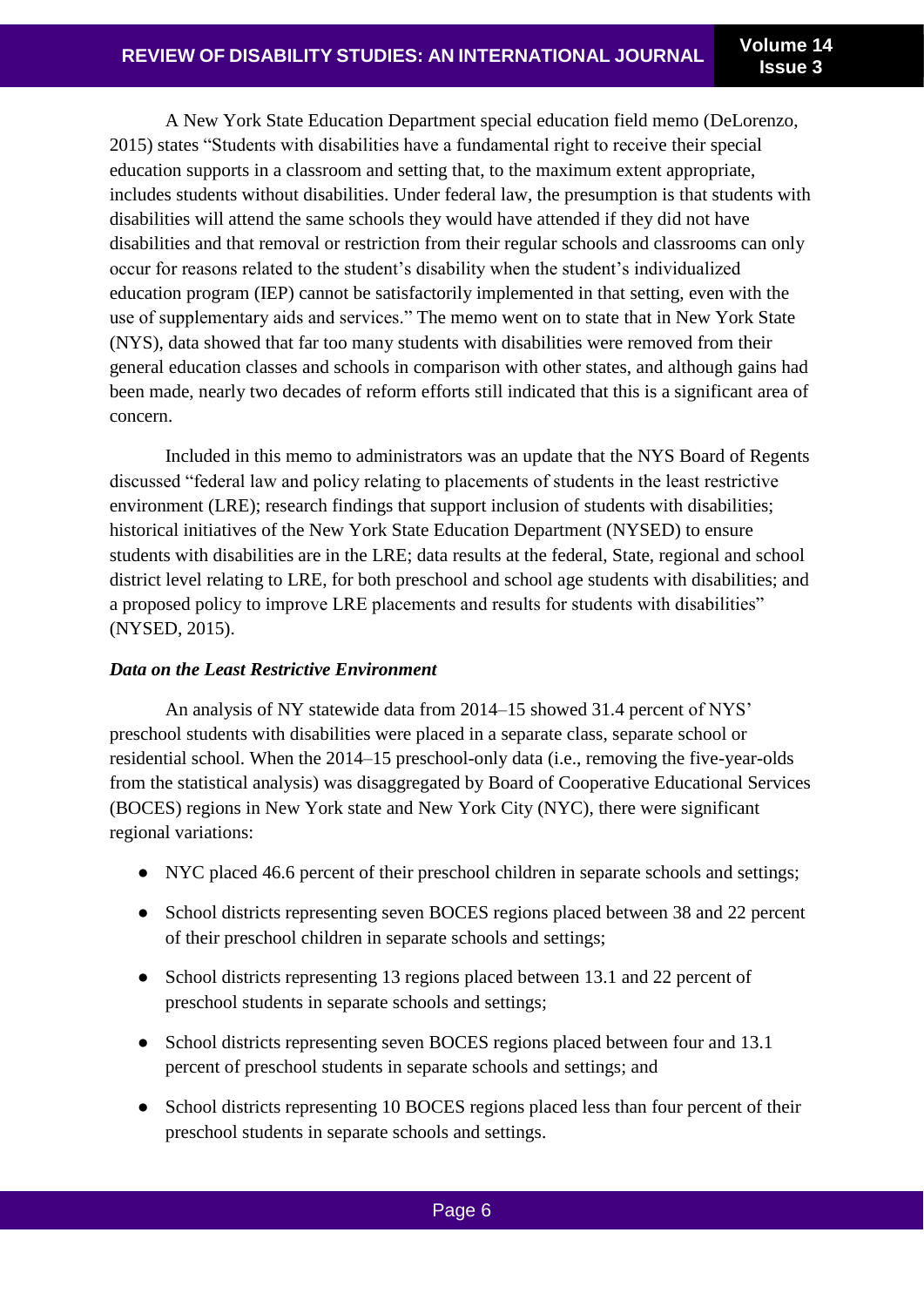In the same period, New Jersey provided services for Pre-K students slightly more inclusively than New York did. For students with disabilities ages 3-5, 51.8% received most of their special education and related services in their regular early childhood program. By contrast, 36.6% of students this age with disabilities attended a special education program that was either a separate class or separate program (NJDOE, 2015).

## *LRE Placements of School Age Students with Disabilities (Ages 6-2)*

When compared to 2013-14 national data, NY and NJ served lower percentages of their students, ages 6-21, in regular education classes for 80 percent or more of the school day and significantly higher percentages in regular classes for less than 40 percent of the day and in separate schools.

Table 1 shows statewide data for placements of students with disabilities, ages 6-21.

*Table 1: LRE Placement of School Age Students in New York and New Jersey 2013–14*

|            | Placed in<br>Regular<br>Education<br>$>80\%$ /day | Placed in Regular<br>Education 40-<br>$79\%$ /day | Placed in<br>Regular<br>Education<br>Classes<br>$<$ 40%/day | Placed in separate<br>schools,<br>residential<br>placements, or<br>homebound<br>instruction |
|------------|---------------------------------------------------|---------------------------------------------------|-------------------------------------------------------------|---------------------------------------------------------------------------------------------|
| New York   | 57.8%                                             | 11.7%                                             | 19.8%                                                       | 6.1%                                                                                        |
| New Jersey | 44.3%                                             | 26.7%                                             | 16.1%                                                       | 7.5%                                                                                        |

(New Jersey Department of Education, 2015b; New York State Education Department, 2017)

New York's 2014–15 statewide LRE data disaggregated by race/ethnicity shows:

- Comparable percentages of students across all race/ethnic groups were placed in general education classes for 80 percent or more of the school day.
- Disproportionately higher combined rates of separate class and separate setting placements for students who were Black, American Indian or Alaska Native, Native Hawaiian/Other Pacific Islanders and Asian, compared to students who were White, multi-racial or Hispanic/Latino.
- Disaggregated by disability category, data showed the highest combined rates of placement in separate classes and separate settings for students with emotional disturbance, autism, deafness, intellectual disability, multiple disabilities and deafblindness.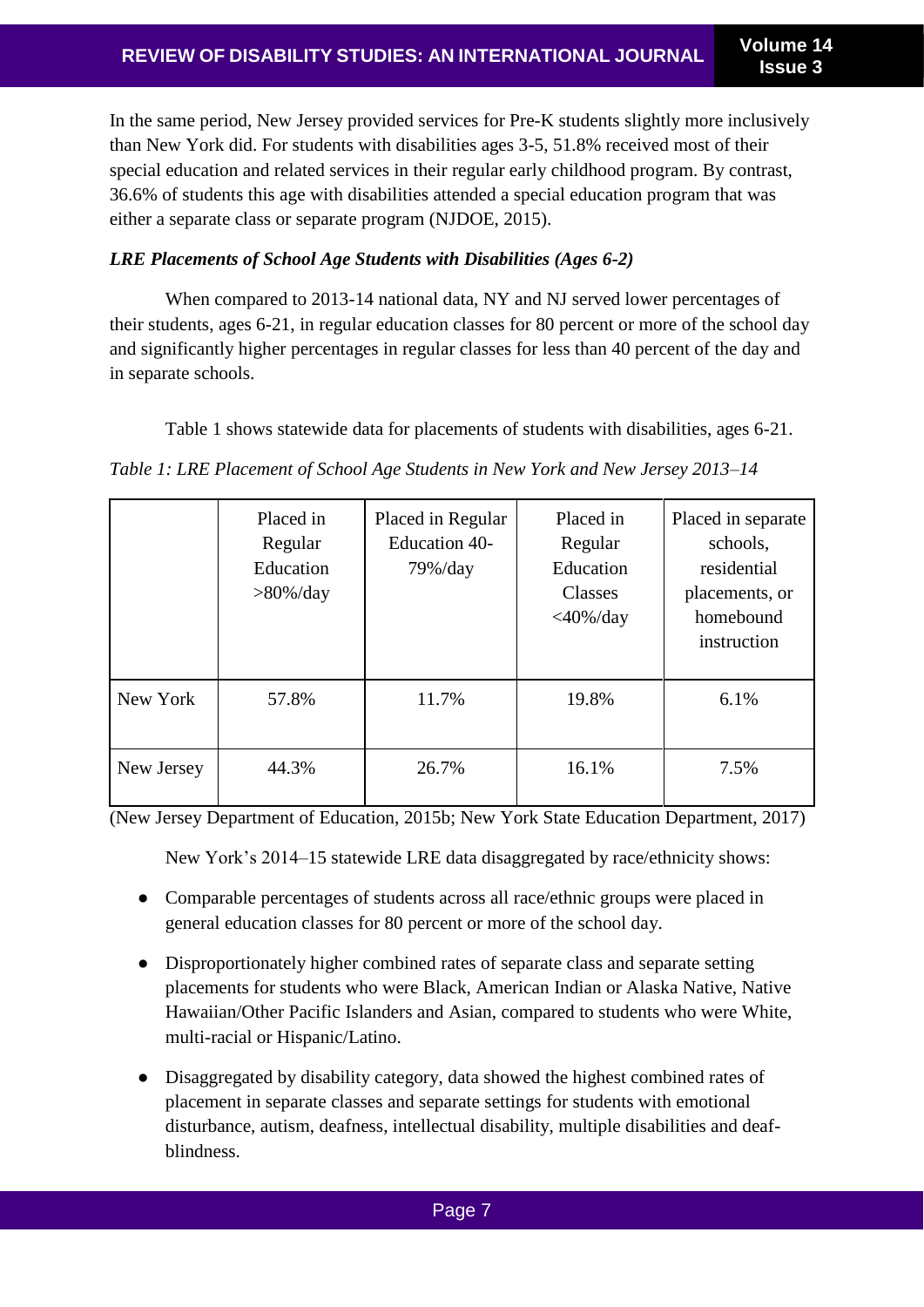New Jersey's data disaggregated by race/ethnicity showed that the trend toward more segregated placement was pronounced for non-White students (New Jersey Department of Education, 2015b).

- Whereas 58% of White students with disabilities ages 6-21 were in regular education classes 80+ percent per day, only 45% of Latino and 46% of African American students with disabilities were placed in the general education setting. Placements for Asian, Native American, and Native Hawaiian students fell roughly in the middle at 50-53%.
- By contrast, 12% of White students were in the most segregated placements, spending less than 40% of the school day in regular education classes. Twenty-two percent of Latino students, and 24% of African American students were in these most segregated placements. Again, other students of color fell roughly in the middle, at 16-20% of these placements.
- The racialized trend apparently reversed for placements in separate schools, residential facilities, and homebound or hospitalized instruction. Here, 3.62% of White students were in those placements, compared to 1.55% for Latino students, and 1.87% for African Americans.

Disaggregated by disability category rather than by race/ethnicity, the highest rates of placement in separate classes and facilities were for multiple disabilities (2.6%), autism (2.0%), emotional disturbance (1.0%), and other health impairment (0.9%) (New Jersey Department of Education, 2015b).

2014–15 NYS data disaggregated by age showed that the percentages of students placed in separate classes and separate settings increased by age (New York State Education Department, 2017). (This age breakdown was not available for NJ.)

- Ages  $6-11: 4.1$  percent
- Ages  $12-13: 5.0$  percent
- Ages  $14-17: 7.2$  percent
- Ages  $18-21:21.6$  percent

The reflection on the state data and guidance memos provided significant context to us as instructors. We saw that state level practices regarding the "continuum of placement" endorsed segregated settings that were contrary to the regulatory guidance and stated mission and beliefs from the state office. In our work with the leadership candidates, analyzing these data was a powerful mirror of the disconnect we probed with them between what their ability to verbalize an "all means all" mission, while still failing to envision their role as leaders as those who will act to disrupt ableist policies, practices and structures.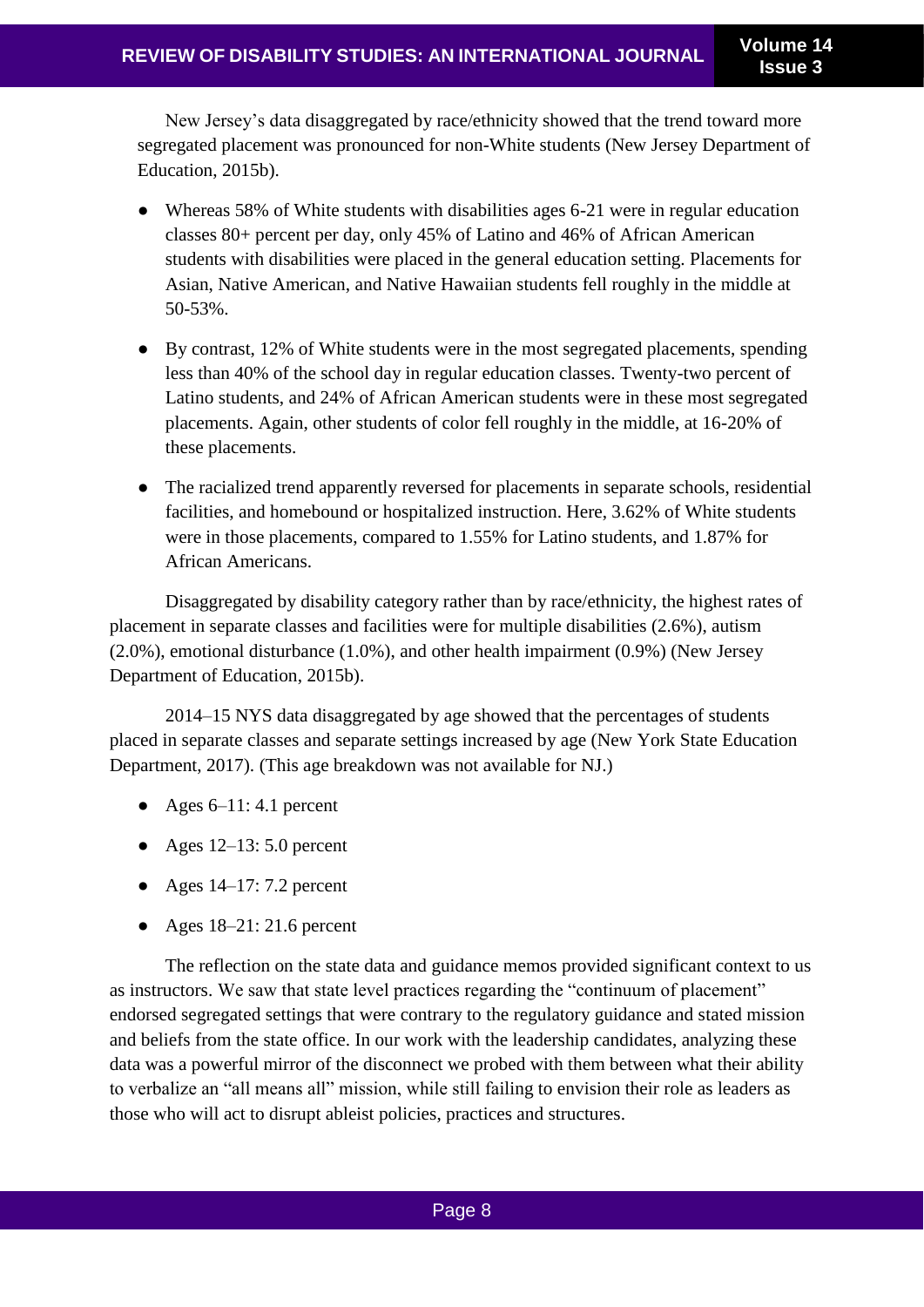#### *Equity Audits and Restructuring Exercises*

In a similar vein, our courses highlighted the use of equity audits (Capper & Young, 2015; Skrla, Scheurich, Garcia, & Nolly, 2004) and inclusive restructuring (Capper et al., 2008). Students reviewed the techniques in theory and in practice (Causton-Theoharis, Theoharis, Bull, Cosier, & Dempf-Aldrich, 2011; Ithaca City School District, 2017), and engaged in limited versions for their own schools. The equity audits often led to action research projects for the administrative internship, during which leadership candidates attempted small scale structural reform such as leading pilots of co-teaching.

However, it was the DSE focus that brought home the central idea that ableism is the controlling ideology in all the systems the candidates explored through those techniques. For example, whereas Capper and Young (2015) focus on equity audits as a central technique for leading diverse schools, they do not employ a DSE analysis that explains why inequities are justified by meritocracy, or why segregation and racially disproportionate classification are commonly rationalized in ableist language. For that, Josh exposed candidates to Brantlinger (2006), Davis (2006), and Ferri and Connor (2006). Here, they were able to expose the logic behind "fixing" students, both in the sense of remediating their deficits and in the sense of bonding a deficit identity to those students in the first place. Holly has used the NYS Blueprint for Improved Results for Students with Disabilities (New York State Department of Education Office of Special Education, 2015). Developed with stakeholders, the Blueprint sought to ensure that students with disabilities had the opportunities to benefit from high quality instruction, to reach the same standards as all students, and to leave school prepared to successfully transition to post school learning, living and employment. Candidates used the document's seven core principles (self-advocacy, families as meaningful partners, access to the general education curriculum, multi-tiered systems of support, evidence-based strategies, high quality inclusive programing, and instruction in career planning) to audit their own district's efforts toward providing these components in the structures, processes, practices and procedures. Using Lake and Billingsley (2000), candidates then contemplated the role of leaders to remove barriers and better reconcile potentially discrepant views that may exist between school professionals and families of students with disabilities as they pertained to meeting the needs of the child or viewing the child's abilities.

Josh found that education leadership candidates struggled with those analyses because they disrupted the candidates' belief in the ostensible function of the special education system to be helpful and therapeutic. However, once they were able to distinguish intent from impact, they had a well-informed determination to be agents of change. By contrast, without the DSE conceptual framework, they were stymied and overwhelmed by data on disproportionality. Holly found that some candidates could recognize and relate to these analyses particularly if they had personal connections as a parent of a child with a disability, or as an ally to a family navigating these challenges. However, many candidates rated their district's efforts as well under way toward meeting the Blueprint principles during their audit and struggled to identify possible ways that deficit thinking, or biases may impact their audit process.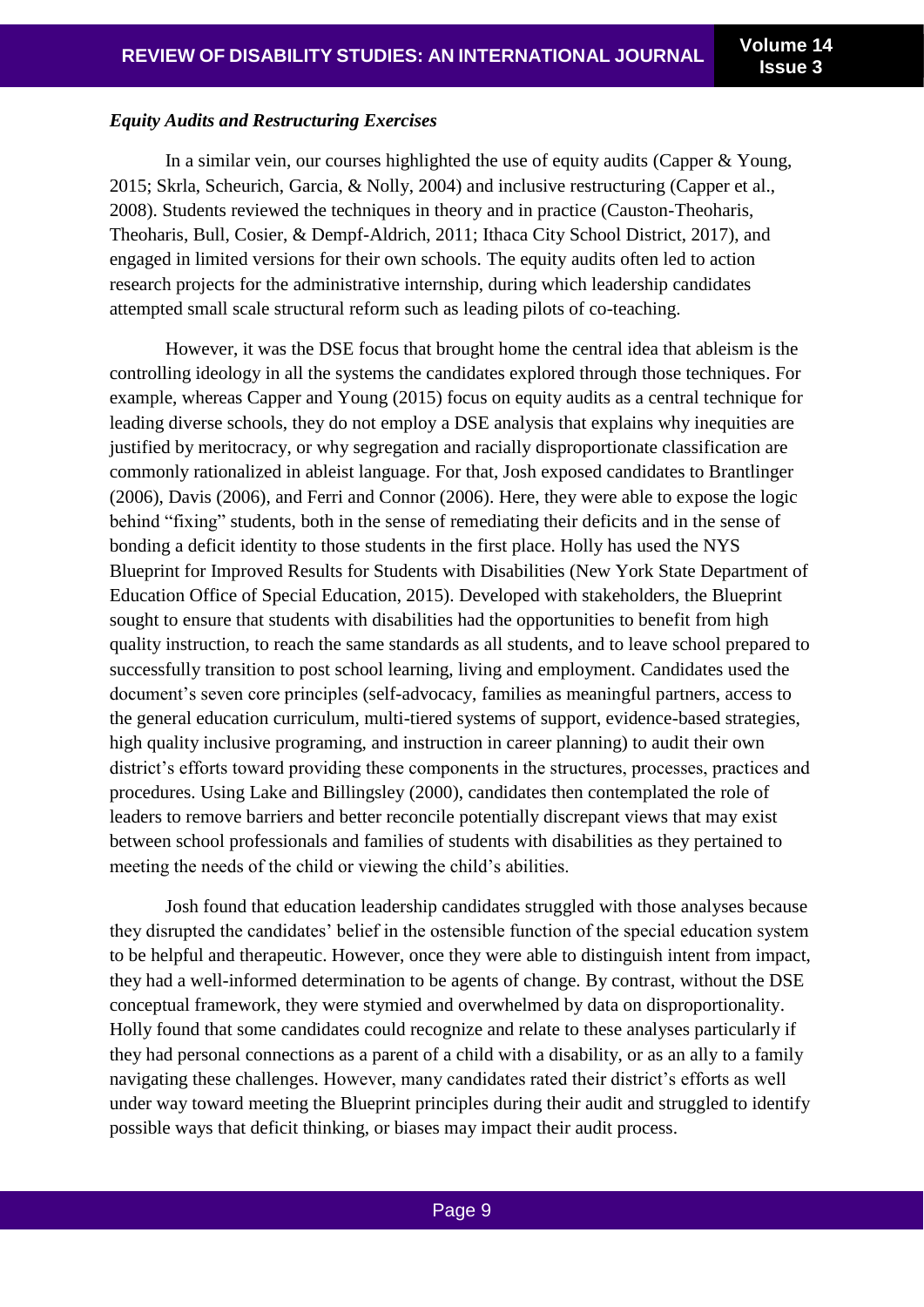## **Discussion**

Three key themes emerged when looking at the data from a Disability Studies perspective, as outlined here. First, we have identified a need for deeper analysis in a Disability Studies conceptual framework. Second, emerging from that conceptual framework, leadership preparation programs should highlight the disconnect between policy and the existing state of inclusive education (or indeed, the lack thereof). Finally, we recognize that leadership preparation programs have a moral imperative to deeply embed this conceptual framework, analysis, and skill development in their pedagogy.

#### **The Need for Deep Analysis**

Leadership standards indicate the need for both skills and dispositions (National Policy Board for Educational Administration, 2015). We find that a DSE conceptual framework provides necessary depth in both areas, a depth that it is otherwise lacking. At the level of skill development, we highlight data analysis and structural reform here. For dispositions, we see the need to have candidates analyze the familiar tropes surrounding disability.

Exploring their own systems and comparing those systems to others is a common practice for aspiring leaders in preparation programs. A DSE analysis surfaces the systemic dynamics resulting in LRE data. As Skilton-Sylvester and Slesaransky-Poe write, "The emphasis on students being placed in the Least Restrictive Environment, by definition, makes the student's placement seem like the most important aspect of inclusion when it is, in fact, the minimum" (2009, p. 33). Each school district should review, discuss and develop plans to address their data, by district and schools and disaggregated by disability category, race/ethnicity, gender and age. Data on LRE is publicly reported each year in NY (New York State Education Department, 2017).

We find that DSE analyses of LRE data and equity audit data (Skrla et al., 2004) deepen leadership candidates' understanding of systematic forces that contribute to excessive segregation via special education programming. Deconstructing the hegemonic concepts of normalcy (Davis, 2006) and a continuum of disability and services (Taylor, 2001) unsettles the leadership candidates' acceptance of such data. More particularly, it replaces the notion that the students are somehow broken and in need of fixing, and replaces it with the understanding that the system that fixes them—both by attempting to cure them and by cementing their deficit identities (Brantlinger, 2006)—is what needs to change.

Likewise, we find that analyzing the historic discourses of segregation, eugenics, and charity (Shapiro, 1999) leads to powerful discussions on leadership dispositions on equity and inclusion (National Policy Board for Educational Administration, 2015). As noted in the "all means all" incident, the attitudes and assumptions that inform inclusion are often superficial rhetoric. Deeper analysis draws leadership candidates to examine ableist assumptions about empowerment, support, and the concomitant duties of educators. Critical theory thereby encourages aspiring leaders to press beyond good intentions, and to take their colleagues to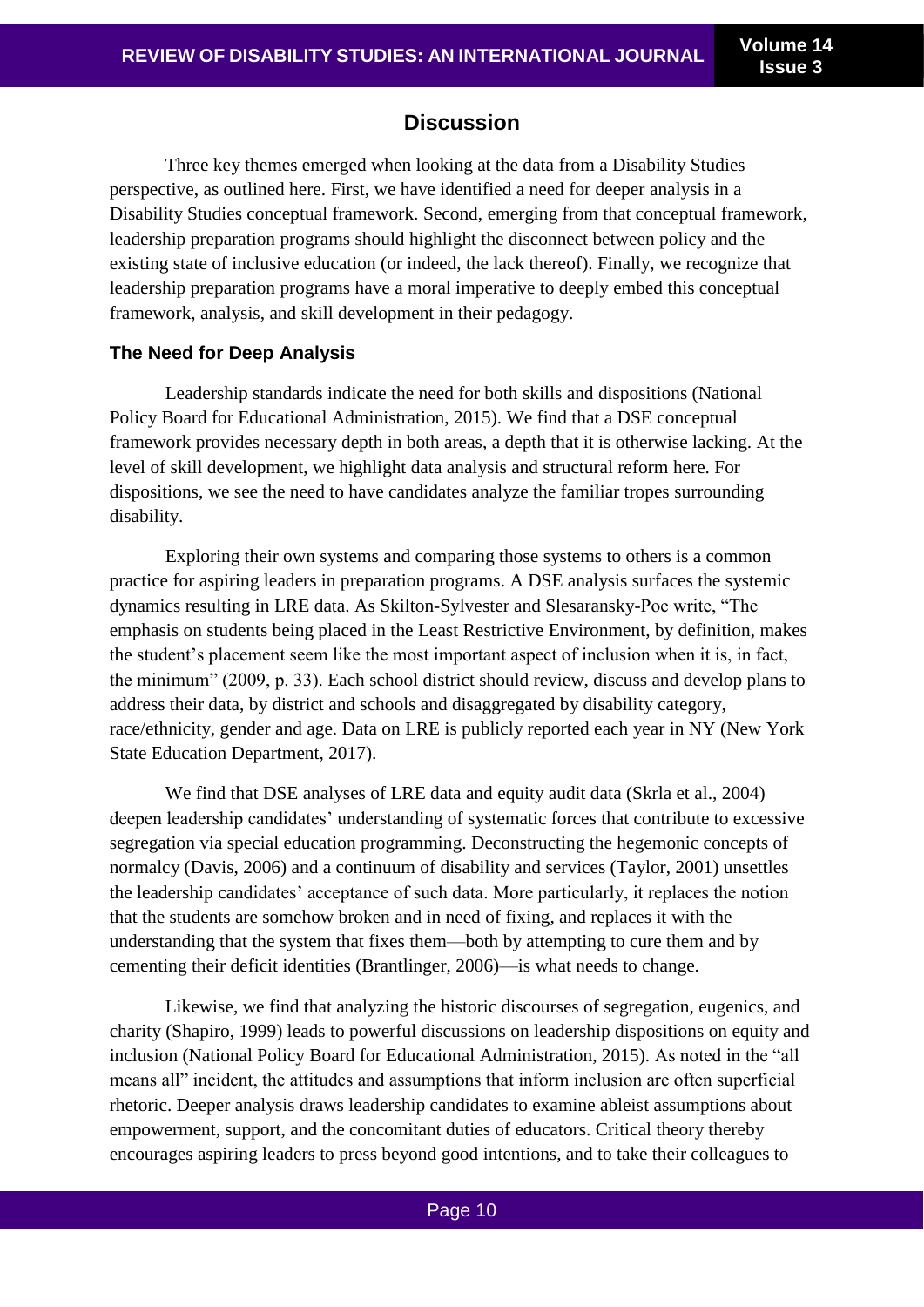the uncomfortable but necessary courageous conversations that unpack institutional oppression. Furthermore, to that end, borrowing protocols on confronting institutional racism (Singleton & Linton, 2006) prove to be even further deepened when joined to DSE and DisCrit analysis that exposes the intersections of racism and ableism in which ableism functions as the polite, acceptable rationale for institutional racism.

### **Disconnect Between Policy and Problems**

Typically, researchers cite a disconnect between policy and practice. However, our review showed that policy in New York state as a response to improving the results for students with disabilities has not addressed some fundamental problems of beliefs and mindset. Recent efforts to improve results for students with disabilities had been codified in the Blueprint for Improved Results for Special Education (New York State Department of Education Office of Special Education, 2015) which outlined seven key principles for reform efforts, including: increased attention to advocacy, support through multi-tiered systems of support, parent and family engagement, specially designed instruction with emphasis on providing access to the general education curriculum, research-based instructional and teaching strategies, high quality inclusive programs and activities, and career pathways. Each principle was further described as what evidence of effective practice looks like.

However, the Blueprint provided only a very brief overview with little reference to the need to address underlying issues of low expectations. Furthermore, nowhere were implicit bias nor historical prejudice toward individuals with disabilities addressed. The policy document offered a false sense of the state of education of students with disabilities. It did not reflect the urgency required to address high rates of segregation and low rates of proficiency, high rates of disproportionality in discipline and suspension, or low rates of graduation and post-secondary attendance. In fact, no principle in this document focused on addressing the adult factors in the construction of the current environment.

#### **The Role of Leadership Preparation**

Educational Leadership Preparation programs must prepare aspiring school and district leaders to do critical DSE work as an issue of social justice and equity for all students. Far too many educational leadership preparation programs pay scant attention to students with disabilities as a civil rights issue. Lacking a Disability Studies perspective on this work is a barrier to school and district leader effectiveness and will further compromise the promise of higher achievement for all students.

We argue further that DSE and DisCrit perspectives in leadership preparation invites candidates to dismantle ableism as a central rationale for institutional racism. In our estimation, this is critical to interrupt the discourses in which special education rationales appear to be scientific (Bornstein, 2015, 2017; Brantlinger, 2006). Such discourses contribute to marginalizing culturally responsive pedagogy (Sleeter, 2012). Hence, leaders who will foster inclusive environments need DSE and DisCrit to eliminate those barriers.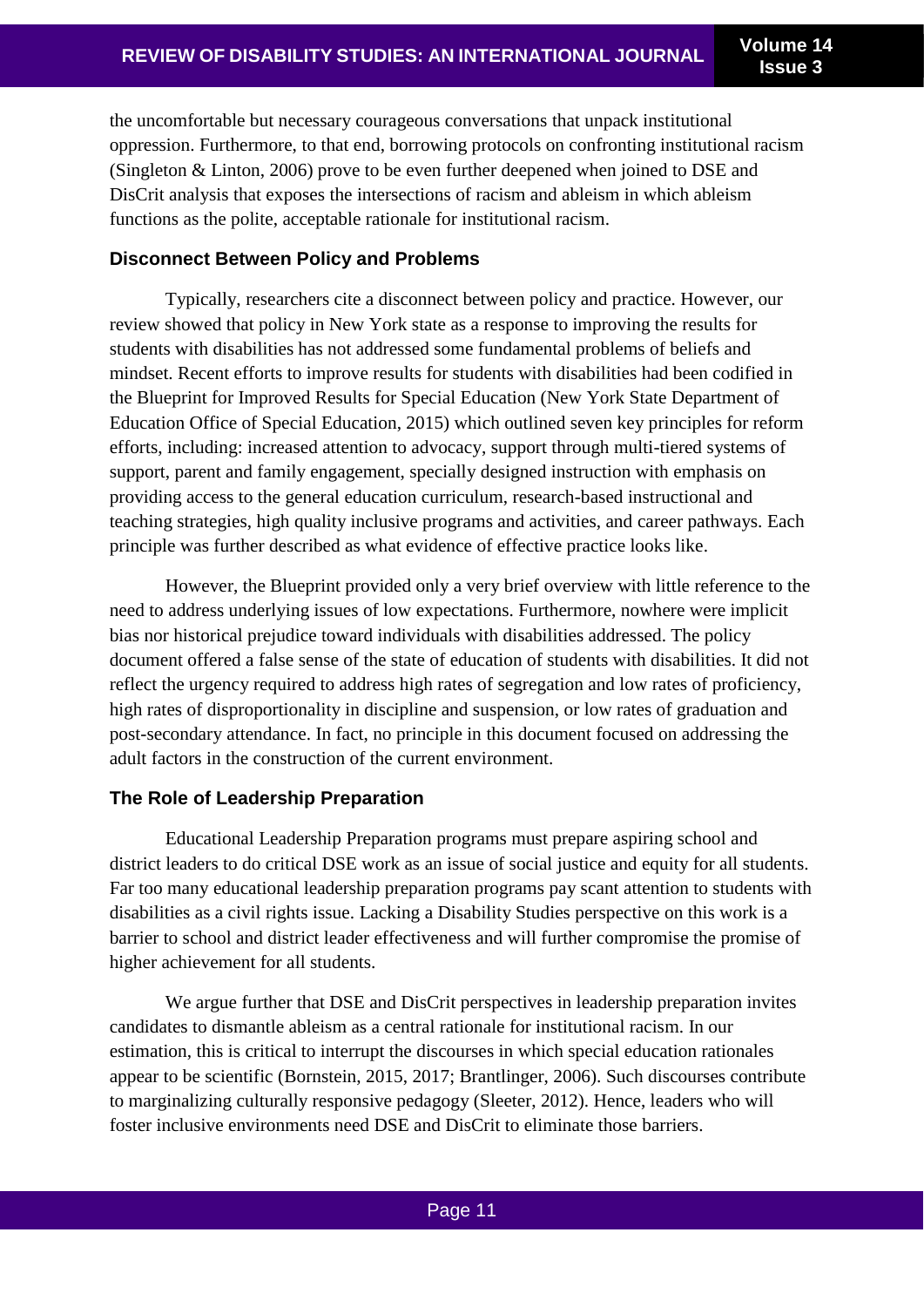# **Conclusion**

During our leadership instruction, we have come to regard these moments of deconstructing comfortable tropes about ability, disability, and race, as some of the most generative points of all. We recognize that leadership preparation programs have incorporated numerous similar deconstructions of racism and ableism (not to mention sexism and heteronormativity) separately. We are excited by the creative and incisive possibilities that lie ahead as our colleagues in social justice-oriented educational leadership programs adopt the moral imperative of an intersectional approach.

**Joshua Bornstein, PhD** is an Assistant Professor of Educational Leadership at Fairleigh Dickinson University.

**Holly Manaseri, PhD** is an Associate Professor of k-12 Leadership Warner Graduate School of Education University of Rochester.

## **References**

- Annamma, S. A., Connor, D. J., & Ferri, B. A. (2016). Touchstone text: Dis/ability critical race studies (DisCrit): Theorizing at the intersections of race and dis/ability. In D. J. Connor, B. A. Ferri, & S. A. Annamma (Eds.), *DisCrit: Disability studies and critical race theory in education*. New York: Teachers College Press.
- Bal, A., Kozleski, E. B., Schrader, E. M., Rodriguez, E. M., & Pelton, S. (2014). Systemic transformation from the ground-up: Using learning lab to design culturally responsive schoolwide positive behavioral supports. *Remedial and Special Education, 35*(6), 327– 339. doi:10.1177/0741932514536995
- Baynton, D. C. (2001). Disability and the justification of inequality in American history. In P. K. Longmore & L. Umansky (Eds.), *The new disability history: American perspectives* (pp. 33–57). New York: New York University Press.
- Bays, D., & Crockett, J. B. (2007). Investigating instructional leadership for special education. *Exceptionality, 15*(3), 143–161.
- Billingsley, B., Carlson, E., & Klein, S. (2004). The working conditions and induction support of early career special educators. *Exceptional Children, 70*(3), 333–347.
- Bornstein, J. (2015) "If they're on Tier I, there are really no behavioral concerns that we can see:" PBIS medicalizes compliant behavior*. Journal of Ethnographic and Qualitative Research, 9*, 247–267.
- Bornstein, J. (2017). Entanglements of discipline, behavioral intervention, race, and disability. *Journal of Cases in Educational Leadership, 20*(2), 131–144. doi:10.1177/1555458917696810
- Brantlinger, E. A. (2006). *Who benefits from special education: Remediating (fixing) other people's children*. Mahwah, NJ: Lawrence Erlbaum Assoc Inc.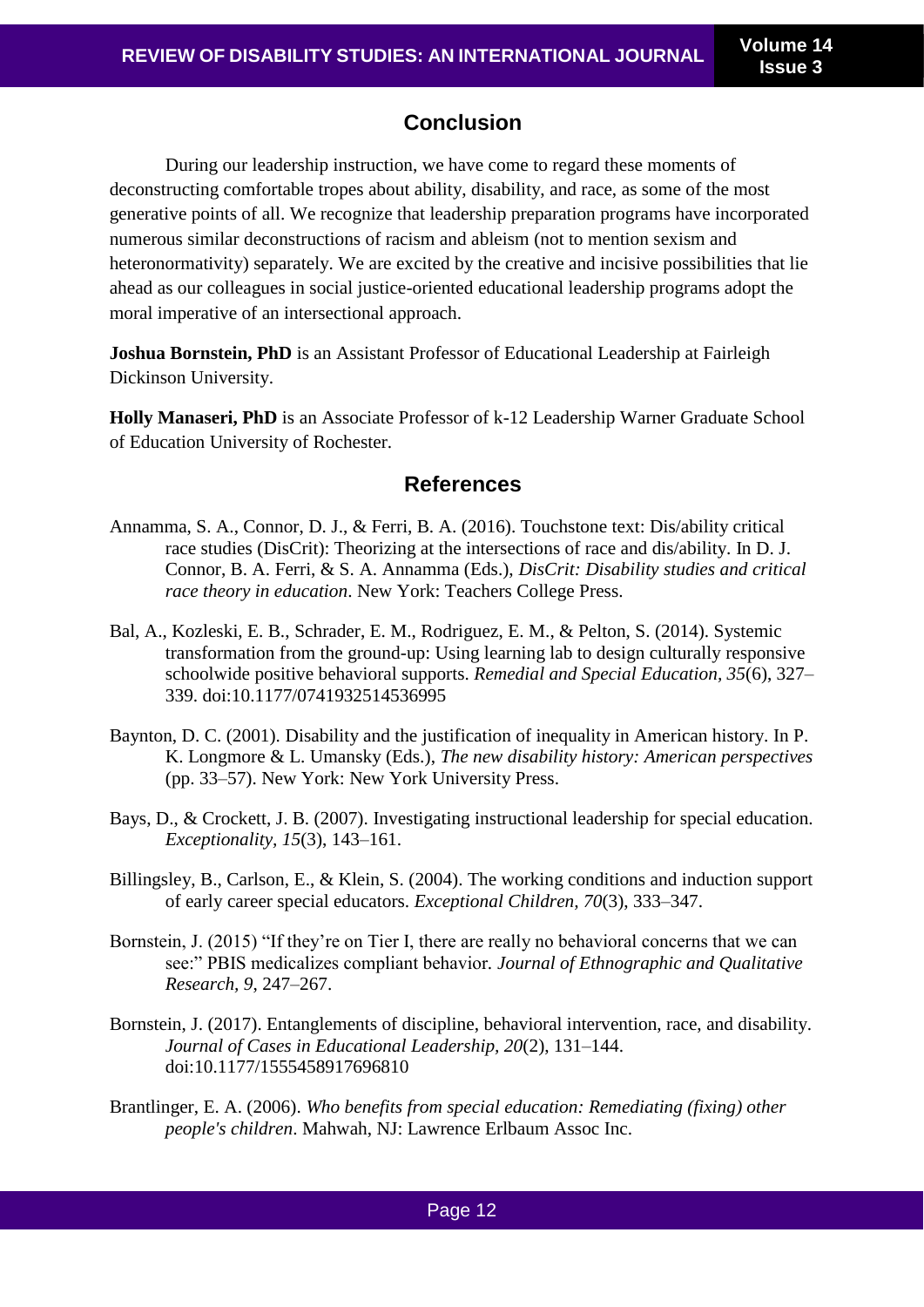- Broderick, A. A., & Leonardo, Z. (2016). What a good boy: The deployment and distribution of "goodness" as ideological property in schools. In S. A. Annamma, D. J. Connor, & B. A. Ferri (Eds.), *Dis/Crit: Disability studies and critical race theory in education*. New York: Teachers College Press.
- Capper, C. A., Frattura, E. M., & Keyes, M. W. (2008). *Meeting the needs of students of all abilities: How leaders go beyond inclusion* (2nd ed.). Thousand Oaks, Calif.: Corwin Press.
- Capper, C. A., & Young, M. D. (2015). The equity audit as the core of leading increasingly diverse schools and districts. In G. Theoharis & M. Scanlan (Eds.), *Leadership for Increasingly Diverse Schools* (pp. 186–214). New York: Routledge.
- Causton-Theoharis, J., Theoharis, G., Bull, T., Cosier, M., & Dempf-Aldrich, K. (2011). Belonging schools: A school district-university partnership centered on inclusive school reform. *Remedial and Special Education*, doi:10.1177/0741932510366163
- Crockett, J. B. (2002). Special education's role in preparing responsive leaders for inclusive schools. *Remedial and Special Education, 23*(3), 157–168.
- Davis, L. J. (2006). Constructing normalcy: The bell curve, the novel, and the invention of the disabled body in the nineteenth century. In L. J. Davis (Ed.), *The disability studies reader* (2nd ed., pp. 3–16). New York: Routledge.
- DeLorenzo, J. P. (2015). *Special education field advisory*. Albany, NY: New York State Education Department. Retrieved from [http://www.p12.nysed.gov/specialed/publications/2015](http://www.p12.nysed.gov/specialed/publications/2015-memos/documents/SpecialEducationFieldAdvisoryMemoLRE.pdf.) [memos/documents/SpecialEducationFieldAdvisoryMemoLRE.pdf.](http://www.p12.nysed.gov/specialed/publications/2015-memos/documents/SpecialEducationFieldAdvisoryMemoLRE.pdf.)
- DiPaola, M., Tschannen-Moran, M., & Walther-Thomas, C. (2004). School principals and special education: Creating the context for academic success. *Focus on Exceptional Children, 37*(1), 1–10.
- Dweck, C. S. (2006). *Mindset: The new psychology of success*. New York: Random House Incorporated.
- Ferri, B. A., & Connor, D. J. (2006). Challenging normalcy: Dis/ability, race, and the normalized classroom. In Anonymous (Ed.), *Reading resistance: Discourses of exclusion in desegregation & inclusion debates* (pp. 127–141). New York: Peter Lang.
- Frattura, E. M., & Capper, C. A. (2007). *Leading for social justice: Transforming schools for all learners*. Thousand Oaks, CA: Corwin Press.
- Fullan, M. (2011). *Change leader: Learning to do what matters most*. San Francisco: John Wiley & Sons.
- Ithaca City School District. (2017). ICSD Equity Report Card. Retrieved fro[m](https://sites.google.com/icsd.k12.ny.us/erc/home) <https://sites.google.com/icsd.k12.ny.us/erc/home>
- Johnson, K. E., & Golombek, P. R. (2002). *Teachers' narrative inquiry as professional development*. Cambridge, UK: Cambridge University Press.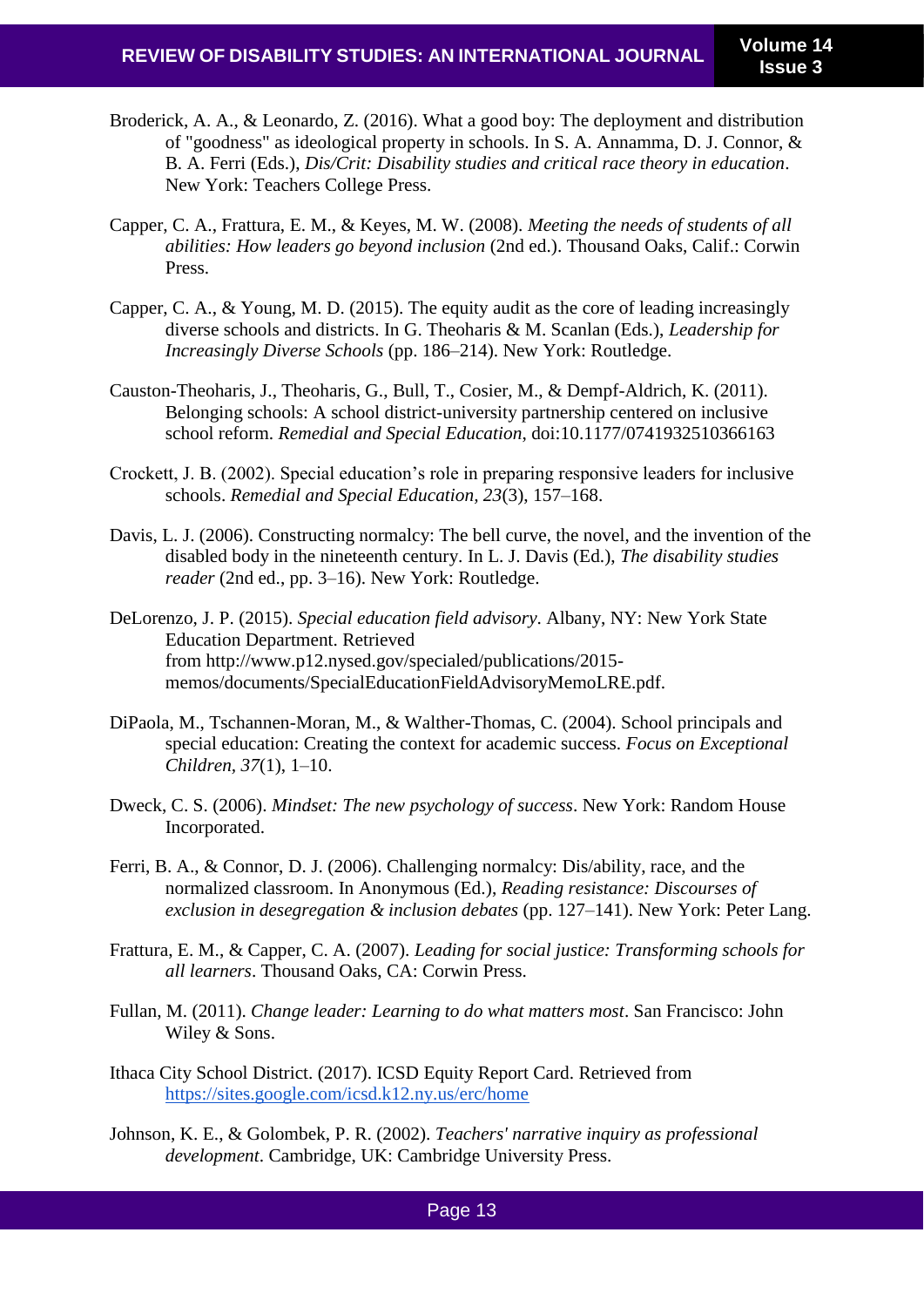- Kumashiro, K. K. (2008). *The seduction of common sense: How the Right has framed debate on America's schools*. New York, Teachers College Press.
- Ladson-Billings, G. (2006). From the achievement gap to the education debt: Understanding achievement in U.S. schools. *Educational Researcher, 35*(7), 3–12. doi:10.3102/0013189x035007003
- Lake, J. and Billingsley, B. (2000). An analysis of factors that contribute to parent-school conflict in special education*. Remedial and Special Education, 2*(4), 240–251.
- Mendoza, E., Paguyo, C., & Gutiérrez, K. (2016). Understanding the intersection of race and dis/ability: Common sense notions of learning and culture. In S. A. Annamma, D. J. Connor, & B. A. Ferri (Eds.), *Dis/Crit: Disability studies and critical race theory in education*. New York: Teachers College Press.
- National Policy Board for Educational Administration. (2015). *Professional standards for educational leaders*. Retrieved from [http://www.ccsso.org/Documents/2015/ProfessionalStandardsforEducationalLeaders2](http://www.ccsso.org/Documents/2015/ProfessionalStandardsforEducationalLeaders2015forNPBEAFINAL.pdf) [015forNPBEAFINAL.pdf](http://www.ccsso.org/Documents/2015/ProfessionalStandardsforEducationalLeaders2015forNPBEAFINAL.pdf)
- New Jersey Department of Education. (2015a). *Children receiving free and appropriate education (Ages 3-5)*. Trenton, NJ: New Jersey Department of Education. Retrieved from [https://www.state.nj.us/education/specialed/data/2015/3\\_5FAPE.pdf.](https://www.state.nj.us/education/specialed/data/2015/3_5FAPE.pdf.)
- New Jersey Department of Education. (2015b). *Children receiving free and appropriate education (Ages 6-21)*. Trenton, NJ: New Jersey Department of Education. Retrieved from [https://www.state.nj.us/education/specialed/data/2015/6\\_21FAPE.pdf.](https://www.state.nj.us/education/specialed/data/2015/6_21FAPE.pdf.)
- New York State Education Department. (2017). *NYSED data site*. Retrieved fro[m](https://data.nysed.gov/lists.php?type=district) <https://data.nysed.gov/lists.php?type=district>
- Noguera, P. (2008). *The trouble with Black boys: Essays on race, equity, and the future of public education* (1st ed.). San Francisco: Jossey-Bass.
- Shapiro, A. H. (1999). *Everybody belongs: Changing negative attitudes toward classmates with disabilities*. New York: Routledge.
- Singleton, G. E., & Linton, C. (2006). *Courageous conversations about race: A field guide for achieving equity in schools*. Thousand Oaks, Calif.: Corwin Press.
- Skilton-Sylvester, E., & Slesaransky-Poe, G. (2009). More than a least restrictive environment: Living up to the civil covenant in building inclusive schools. *Penn GSE Perspectives on Urban Education, 6*(1), 32–37.
- Skrla, L., Scheurich, J. J., Garcia, J., & Nolly, G. (2004). Equity audits: A practical leadership tool for developing equitable and excellent schools. *Educational Administration Quarterly, 40*(1), 133–161.
- Sleeter, C. E. (2012). Confronting the marginalization of culturally responsive pedagogy. *Urban Education, 47*(3), 562–584. doi:10.1177/0042085911431472